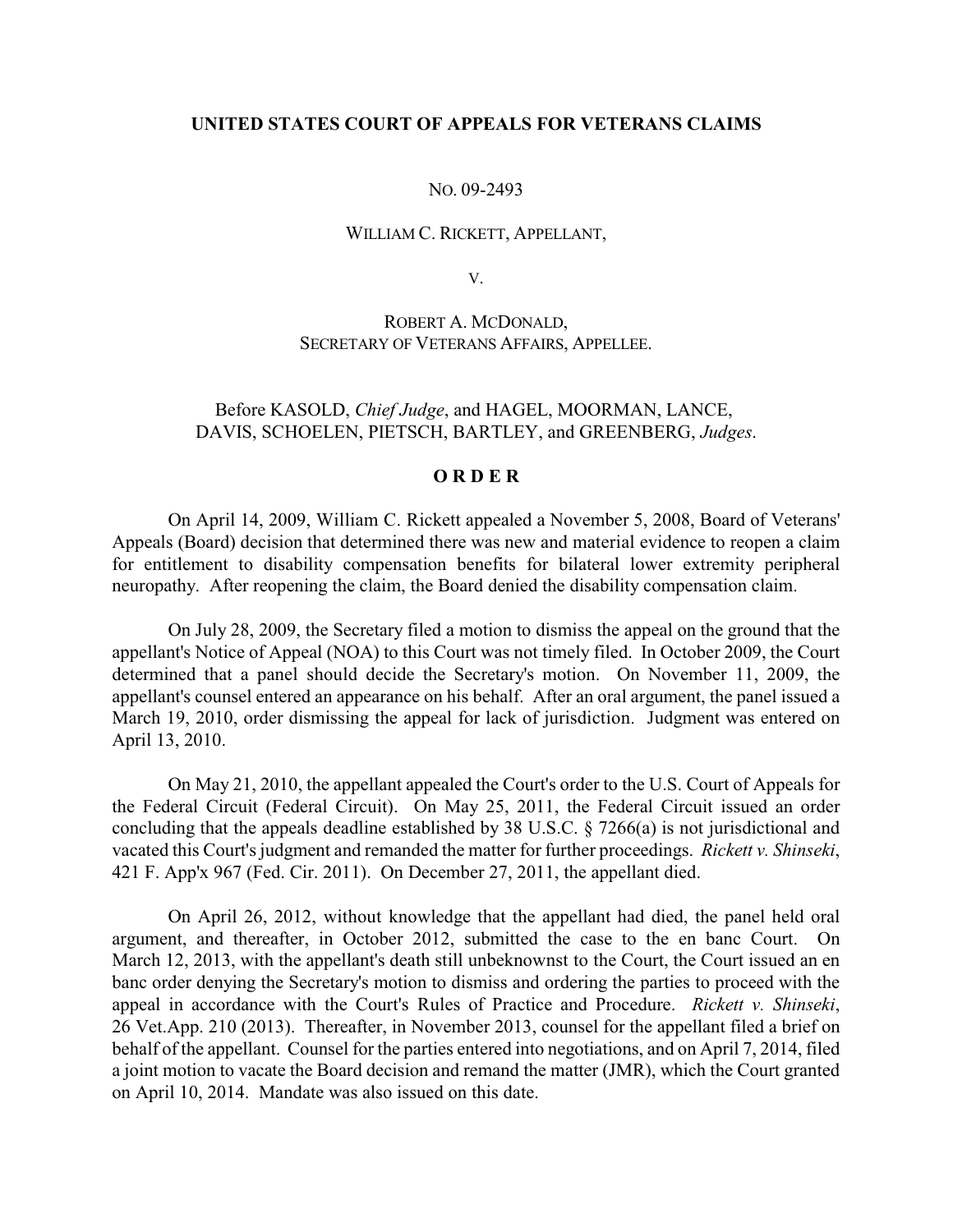On May 12, 2014, the appellant's counsel filed an application for attorney fees under the Equal Access to Justice Act (EAJA), codified at 28 U.S.C. § 2412(d). The Secretary did not oppose the application. On August 1, 2014, the Court granted the EAJA application and EAJA mandate was issued on this same date.

On September 15, 2014, the Secretary notified the Court that the appellant died on December 27, 2011, and filed a motion to recall the mandates, withdraw the Court's April 10 and August 1, 2014, orders, vacate the November 2008 Board decision on appeal, and dismissthe appeal and EAJA application. On November 13, 2014, the appellant's counsel filed an opposition to the motion, arguing that the Court should "order, nunc pro tunc, that the order granting the JMR should remain in place" because the appellant's widow "will be irreparably harmed in that she will never be able to pursue the accrued benefits claim pursuant to the JMR." Appellant's Nov. 13, 2014, Response at 4, 6.

Because the appellant died prior to the Court's grant of the JMR and EAJA application, on November 21, 2014, the Court, by single-judge order, recalled the April 10, 2014, mandate, withdrew the April 10, 2014, order granting the JMR, recalled the August 1, 2014, EAJA mandate, and withdrew the August 1, 2014, order granting the EAJA application. On December 29, 2014, the Secretary advised the Court that Mr. Rickett's counsel had returned the EAJA fees paid by the Government.

The Court concludes that the March 12, 2013, en banc order denying the Secretary's motion to dismiss should also be withdrawn. This Court adheres to the case-or-controversy jurisdictional constraints imposed by Article III of the U.S. Constitution. *See Mokal v. Derwinski*, 1 Vet.App. 12, 13-15 (1990). Because, absent substitution, claims for disability compensation under chapter 11 of title 38 of the U.S. Code do not survive a veteran, when a veteran dies while appealing a Board decision to the Court, there no longer remains a case or controversy and the Court must dismiss the appeal. *See Padgett v. Nicholson*, 473 F.3d 1364, 1369-70 (Fed. Cir. 2007); *Landicho v. Brown*, 7 Vet.App. 42, 53-54 (1994); *see also Phillips v. Shinseki*, 581 F.3d 1358, 1363 n.1 (Fed. Cir. 2009) (noting that "Congress . . . enacted provisions to allow substitution of [accrued-benefits] claimants as a matter of course" and citing the Veterans' Benefits Improvement Act of 2008, Pub. L. No. 110-389, § 212, 122 Stat. 4145, 4151, now codified at 38 U.S.C. § 5121A). In addition, the Court may vacate the underlying Board decision to prevent it from acting as a barrier to the success of any future claimant seeking accrued benefits. *See Padgett*, 473 F.3d at 1369-70; *see also Breedlove v. Shinseki*, 24 Vet.App. 7, 21 (2010) (per curiam order) ("[I]f, when a veteran has died while an appeal is pending here, no one seeks substitution or the person seeking substitution is not an eligible accrued-benefits claimant, then Board vacatur and dismissal of the appeal would be the appropriate action.").

The Court is mindful that its March 2013 en banc order denying the Secretary's motion to dismiss is nearly two years old, has been cited in numerous orders of this Court, and represents an important piece of the Court's jurisprudence on equitable tolling. Nevertheless, the law is clear: Where an appellant dies while the appeal is pending here and no person seeks to be substituted for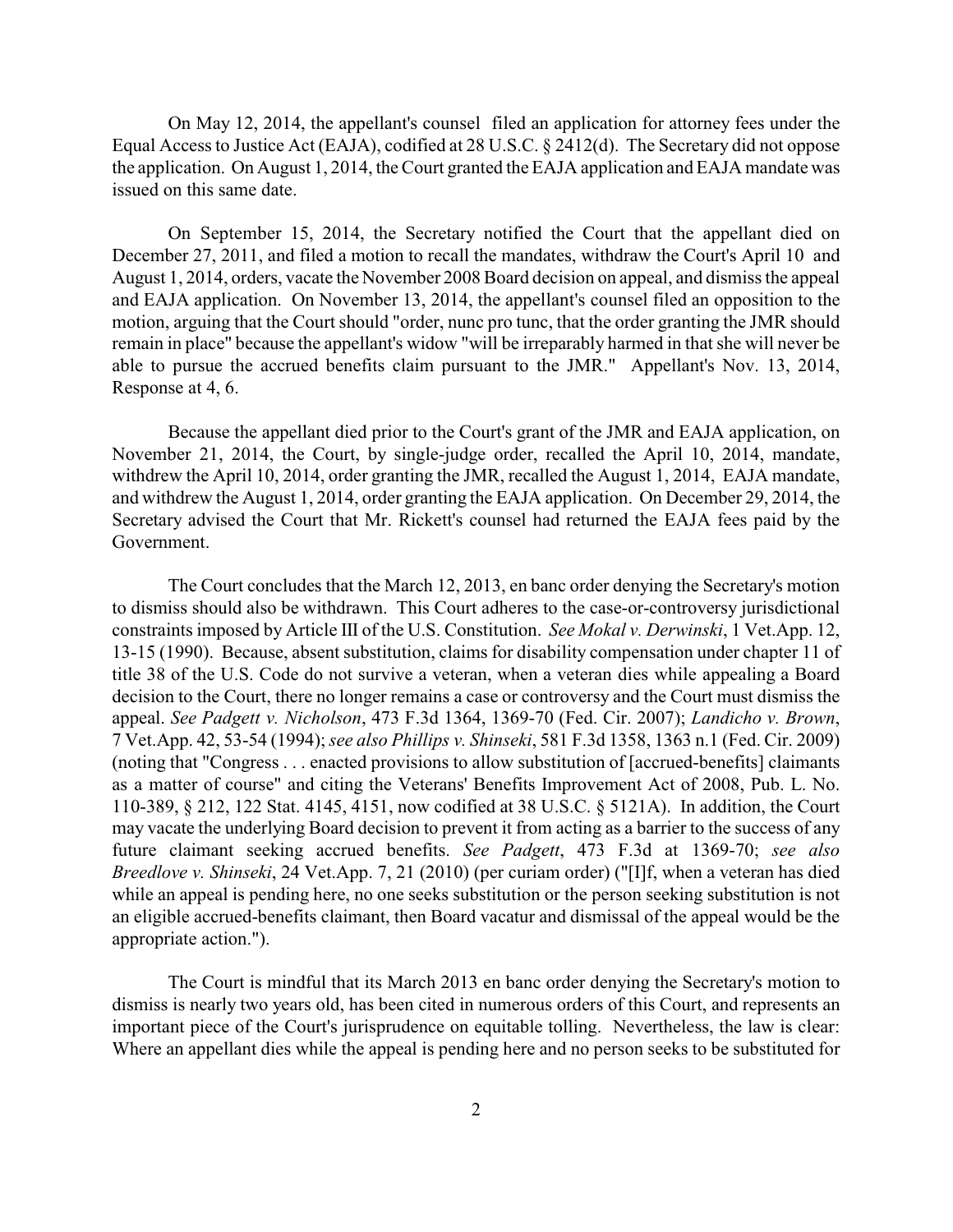the deceased appellant, the Court will withdraw its orders disposing of substantive matters in the case that were issued after the appellant's death. *See Leavey v. McDonald*, Vet.App. , , No. 12-1883, 2015 WL 136642, \*1 (Jan. 12, 2015) (en banc) (withdrawing en banc decision affirming the Board decision where the appellant died before his appeal was resolved and no one sought substitution in the appeal as a potential accrued benefits recipient); *see also Padgett v. Shinseki*, 643 F.3d 950, 956 (Fed. Cir. 2011) ("By necessity, a veteran's successor in interest must litigate to obtain a nunc pro tunc judgment on his behalf.").

Mr. Rickett died on December 27, 2011, before the March 2013 en banc order was issued, and no one has sought substitution in this appeal as a potential accrued benefits-recipient. When the appellant died, the case was not fully submitted but, in fact, was in its infancy. The death occurred before the case was submitted to the en banc Court, before briefing on the merits was completed, and before the JMR was filed. The case was not fully submitted until the JMR was filed, which was more than two years *after* Mr. Rickett died. *See Phillips*, 581 F.3d at 1368 (holding that the case was fully submitted prior to the veteran-claimant's death where the veteran-claimant died two days *after* a JMR was filed with the Court and stating that "[w]hile the Veterans Court may elect to recall its mandate when it discovers that the veteran-claimant died before the issuance of the court's judgment," the proper course in a case such as Mr. Phillips's, in which the case was fully submitted prior to the veteran-claimant's death, and subject to his daughter being entitled to substitute for purposes of prosecuting her father's EAJA claim, is for the court to issue its judgment *nunc pro tunc* as of the date of death). Accordingly, the Court must withdraw, in addition to its prior actions on the JMR and EAJA application, its March 12, 2013, en banc order, vacate the November 5, 2008, Board decision underlying the appeal, and dismiss the appeal for lack of jurisdiction. *See Leavey*, \_\_Vet.App. at \_\_, 2015 WL 136642, at \*1. The Court will undoubtedly have the opportunity to address the issue initially presented in *Rickett*.

Although our dissenting colleagues attempt to distinguish the Court action here from the action taken in *Leavey* based on the en banc order in this case being "procedural," the characterization fails to acknowledge that the en banc orderin *Rickett* was akin to a dispositive order in that it disposed of a substantive legal matter by accepting a misfiled NOA and was the basis for allowing the appeal to proceed. The en banc order cannot fairly be grouped with purely procedural orders, such as those granting a motion for an extension or staying proceedings in a case.<sup>1</sup>

<sup>&</sup>lt;sup>1</sup> Our dissenting colleagues agree that vacatur of the underlying Board decision based on the death of the appellant is appropriate, yet they would leave as precedent a decision that determined that the NOA fromthat same Board decision was timely filed. Allowing the en banc decision on the NOA to stand is not only inconsistent with dismissing the appeal and vacating the underlying Board decision, it is also inconsistent with the Court's precedent recognizing that an order or decision issued after a case or controversy has ceased to exist is jurisdictionally improper and, hence, a nullity. *See Briley v. Shinseki*, 25 Vet.App. 196, 197-98 (2012) (discussing the Article III jurisdictional limitations adopted by the Court and the constitutional prohibition against issuing advisory opinions); *Bond v. Derwinski*, 2 Vet.App. 376, 377 (1992) ("[W]hen a once live case or controversy becomes moot, the Court lacks jurisdiction . . . [and the] case [is] dismissed.").

Additionally, although our dissenting colleagues advocate allowing the en banc order to stand even though the appellant died years before that order was issued, they do so without discussing any caselaw that forecloses issuing the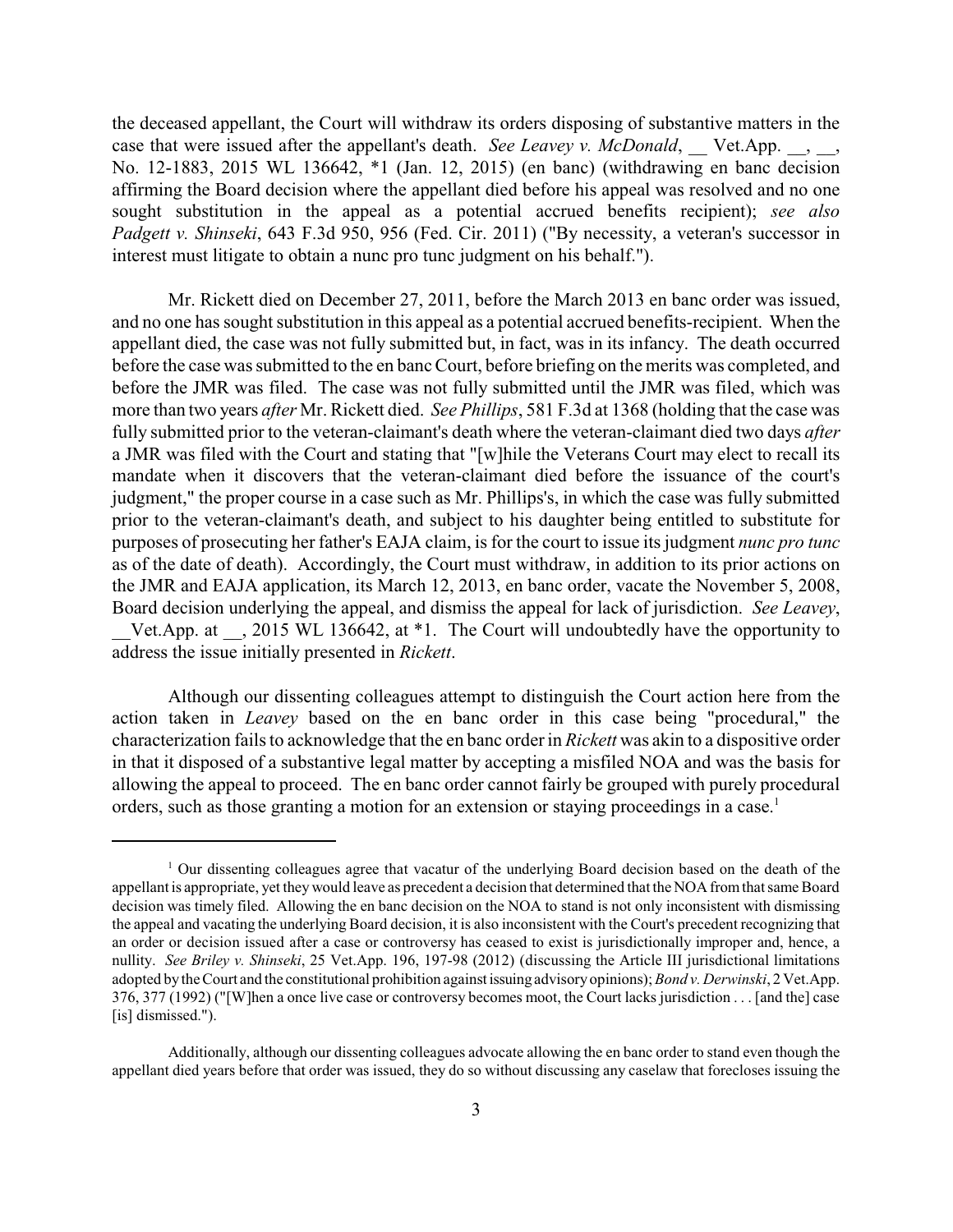As a final matter, in the November 21, 2014, single-judge order, the Court ordered counsel for Mr. Rickett to show cause why she should not be sanctioned or subject to disciplinary action for continuing to litigate this matter for several years after her client's death.

On November 26, 2014, attorney Simpson responded to the Court's order. She asserted that she should not be subject to sanctions or disciplinary action because she "acted in good faith in continuing to represent [Mr. Rickett] after his death because [she] was at no time during the proceedings before this Court aware of the fact that [Mr. Rickett] had died." Appellant's Nov. 26, 2014, Response at 2. She further stated that she "regularly communicated," primarily by mail, with a person she believed to be Mr. Rickett, that no mail was ever returned to her as undeliverable, and that Mr. Rickett's widow did not inform her of his death. *Id.* at 3. She also noted that Mrs. Rickett sought burial benefits from VA in January 2012, thereby putting the Secretary on notice of Mr. Rickett's death, although the Secretary also did not promptly inform the Court of Mr. Rickett's death. *See id.* at 3-4. Attorney Simpson argued that her history before the Court shows that she regularly informs the Court of her clients' deaths as soon as she learns of them. She also stated that entries in her EAJA application showing telephone conversations with Mr. Rickett after the date of his death were "a result of human error related to time entries entered on [her] timekeeping software." *Id.* at 4. She asserted that she has taken the necessary internal steps to ensure this mistake does not recur.

In light of Attorney Simpson's thoughtful and thorough response, the Court concludes that no sanctions or disciplinary action are necessary or warranted in this matter.

Upon consideration of the foregoing, it is

ORDERED that the March 12, 2013, en banc order of the Court is WITHDRAWN. It is further

ORDERED that the November 5, 2008, Board decision is VACATED. The Court does not disturb the Board's favorable finding that there was new and material evidence to reopen the claim. It is further

ORDERED that this appeal is DISMISSED for lack of jurisdiction.

## DATED: March 10, 2015 PER CURIAM.

KASOLD, *Chief Judge*, with whom PIETSCH and GREENBERG, *Judges*, join, concurring in part and dissenting in part: Almost two years ago, on March 12, 2013, the Court issued an en banc procedural order that equitably tolled the appeal period for appellant's misfiled NOA. As

en banc order nunc pro tunc to the date of Mr. Rickett's death because he died before the case was submitted to the Court and no one seeks substitution in this appeal. *See Padgett*, 473 F.3d at 1369-70.